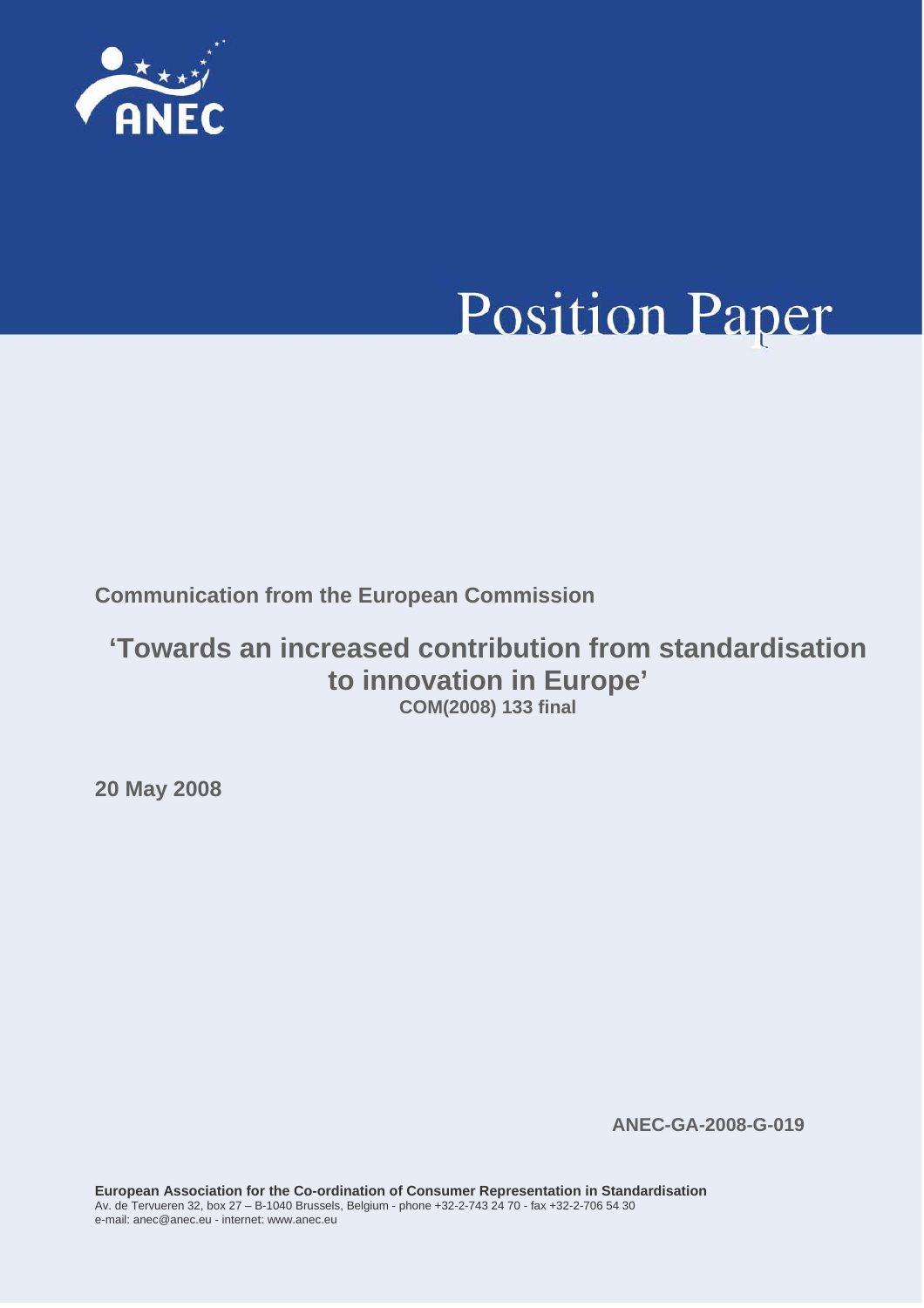## **List of contents**

- 1. Preface
- 2. Selective commentary

Acknowledgements

Appendix

- A.1 About ANEC
- A.2 Contact person at the ANEC Secretariat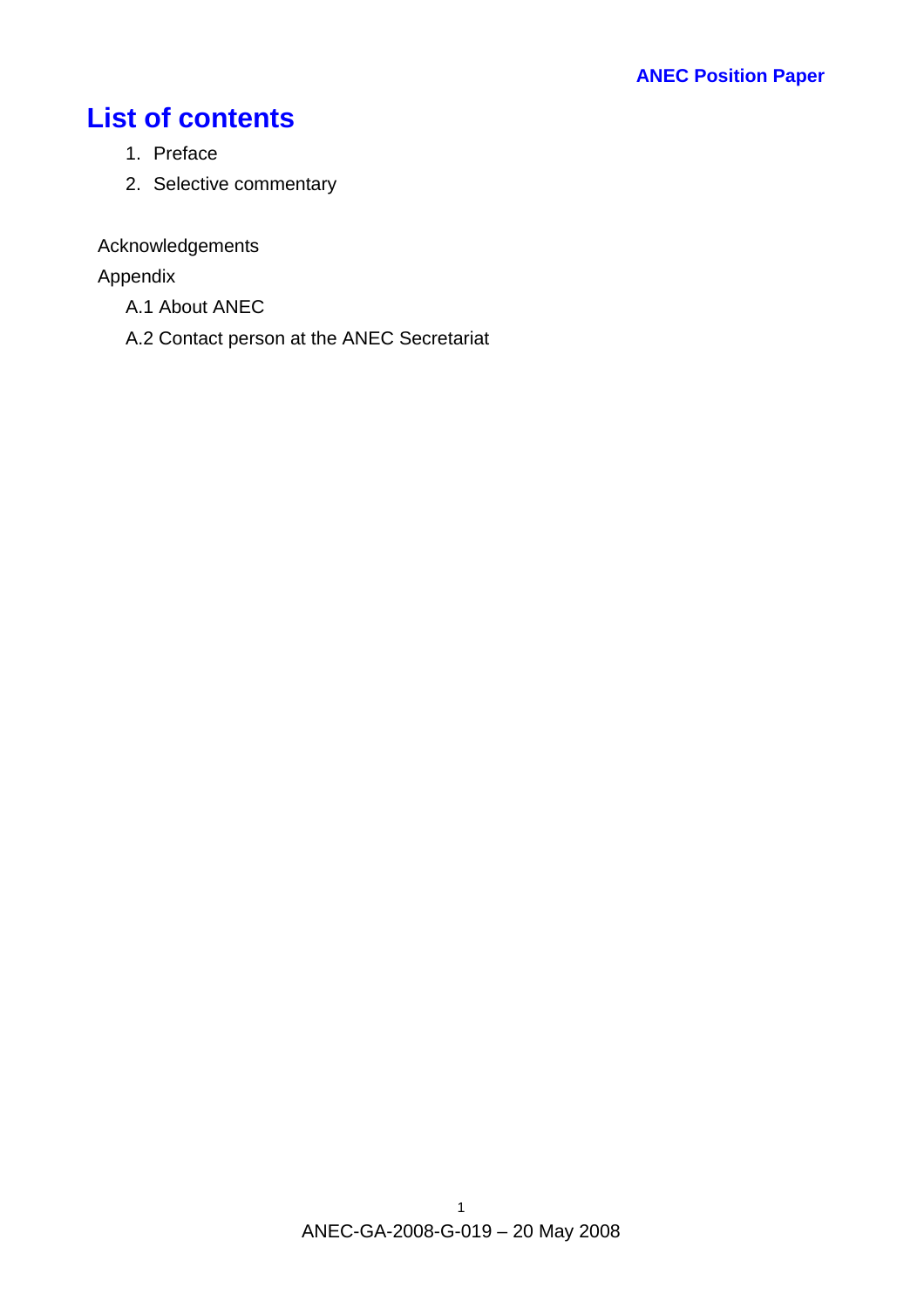#### **1. Preface**

ANEC welcomes this review of the contribution of standardisation to innovation and competitiveness in Europe. But it should not be forgotten that economic activity does not take place in isolation for a self-serving purpose but to create wealth and improve the welfare of all in society. Hence it is disappointing that the Communication places emphasis on the importance of standardisation in supporting European industry and the access which the process affords to industrial partners.

It is also hard to understand the reasons here for the Commission deciding to increase the financial support it provides to Small and Medium-sized Enterprises (SMEs) in standardisation – a subset of business interests after all - when elsewhere it is considering cutting the support it gives to consumers representing the public interest.

Consumer representation in European standardisation is dependent upon full public funding. At a time when the principles of the New Approach appear to become more encompassing through adoption of the 'Internal Market for Goods Package' under the co-decision procedure, it is astonishing the Commission should be seeking to reduce – and not strengthen – the public interest representation in European standardisation.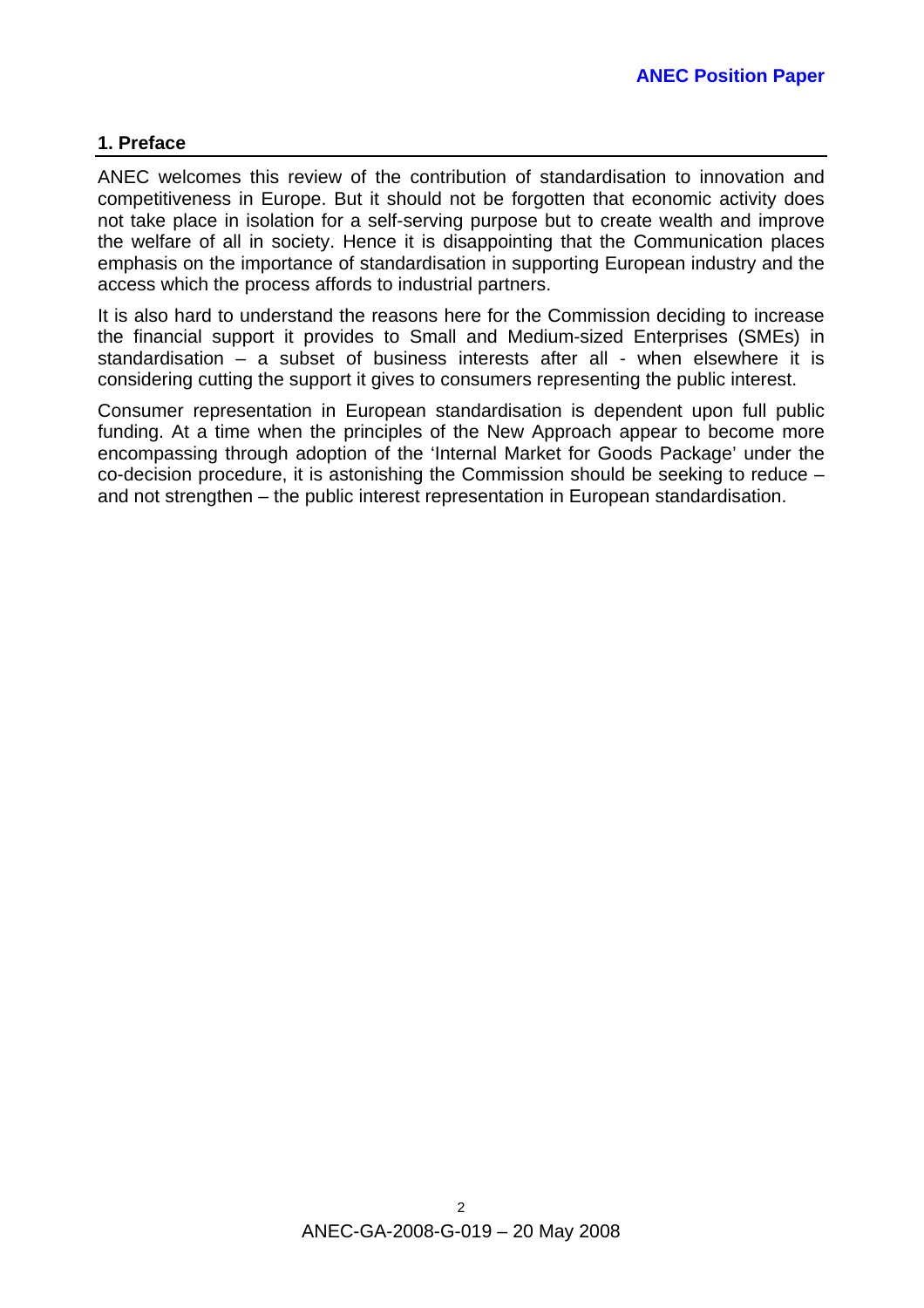#### **2. Selective Commentary**

#### *In recalling the contribution of European standardisation to innovation and competitiveness, the Communication notes the EU has "an active standardisation policy that promotes standardisation in support of Better Regulation".*

Although ANEC recognises the contribution European standardisation has made to removing technical barriers to trade, especially in support of the New Approach, we do not believe that standardisation necessarily offers the expected level of consumer protection. For example, we recollect that DG Enterprise was often critical of the level of protection offered by the principal European Standard for toy safety (EN 71) – particularly on the choking hazards presented by long hairs and small balls in toys – long before the 'summer of recalls'. Hence we regret that the New Approach appears about to become the template for future product legislation after the adoption of the 'Internal Market Package' by the European Parliament on 21 February 2008.

ANEC believes the New Approach and the consequent use of standardisation must be applied case-by-case, and a decision to make reference to standards must take into account the risks to the health and safety of the individual. We also believe the introduction of a comitology procedure in the New Approach to be essential in order to allow the directives to be adapted quickly to new developments, so avoiding a long codecision process or a standardisation procedure.

Moreover, the freedom allowed to industry by the New Approach to self-regulate through standards needs to be accompanied by an obligation to provide the highest level of protection to consumers that is economically and reasonably possible.

We trust that the Council will be bold enough to provide a clarification of the proposal to meet our concerns before the 'Internal Market Package' becomes European law.

Most seriously, ANEC does not believe the New Approach has delivered a system of market enforcement of the depth or effectiveness needed to complement the framework of European legislation and standardisation. We understand the national surveillance and inspection authorities on whom the responsibilities lie do not have the resources to police the market in the manner that consumers expect or believe to exist. And the systems of enforcement are not equitable from country to country. Europe may believe it has sound product legislation and technical standards but both become worthless without proper enforcement.

ANEC believes that the Commission needs to take an initiative to ensure a European approach to market surveillance and inspection, both in resourcing and management. We believe that the market surveillance of consumer products is too important to be left as an issue for subsidiarity.

#### *The Commission commits to issuing requests for the development of standards to support Directive 2005/32/EC on the eco-design of Energy-using Products (the EuP Directive).*

This commitment and the preamble in the Communication gives cause for concern. The EuP Directive is proving a welcome innovation in the development of European legislation. We are of the fundamental opinion that the provisions of the Directive should not be diluted through delegating requirements now set at the political level to the European Standards Organisations. Eco-label criteria cannot be a matter for selfregulation if the Eco-label and similar instruments are to be testing and meaningful.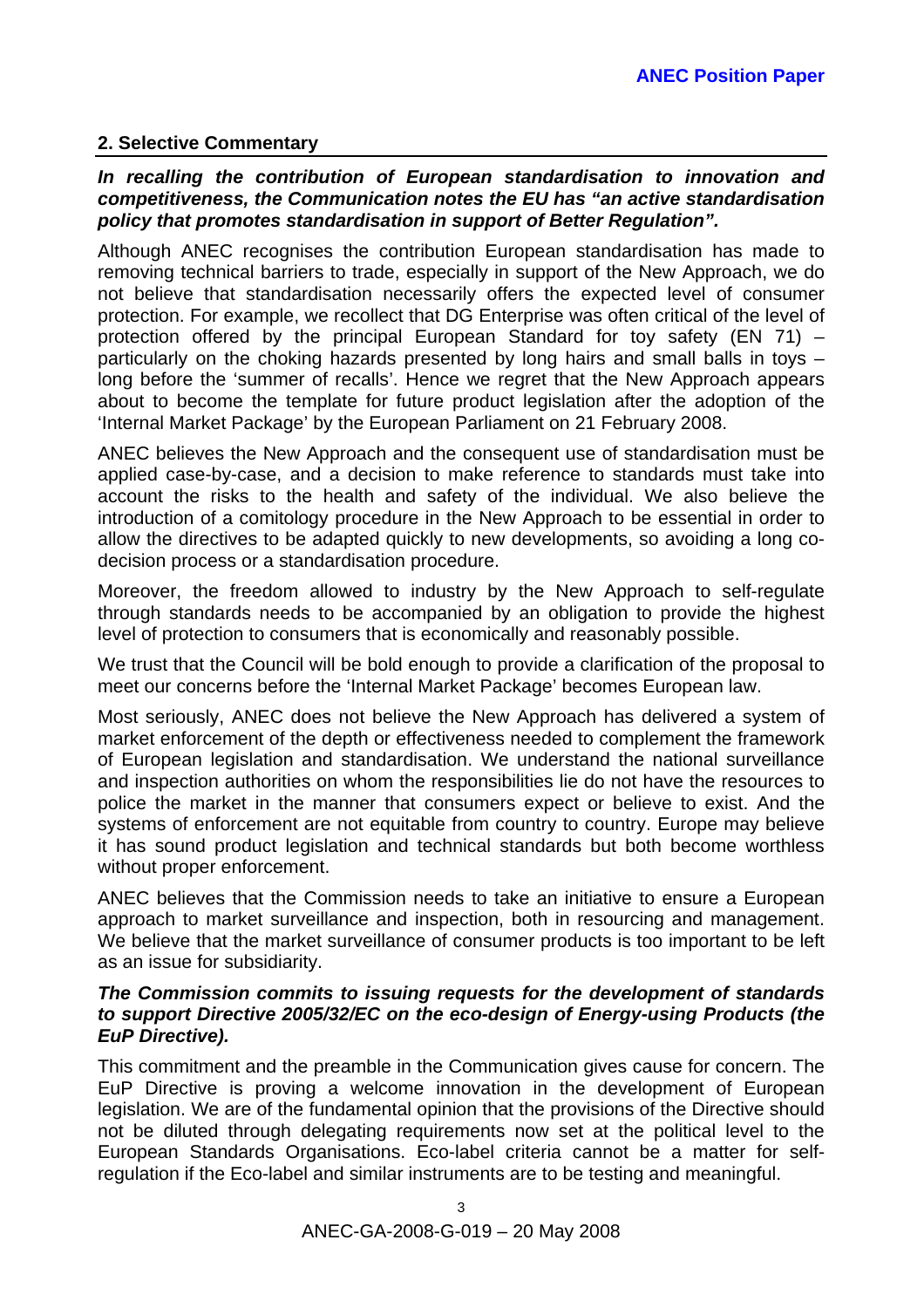#### **ANEC Position Paper**

#### *The Communication recognises the value of European Standards in achieving some broader public policy objectives through their use in public procurement.*

ANEC welcomes this recognition. Public procurement is a key sector of the European economy, representing 16,3% of EU GDP in 2006. The harmonisation of procedures for concluding contracts is a major achievement of the Internal Market. According to the Public Procurement Directives, accessibility requirements can be integrated in the technical specifications of contract documentation for public bids<sup>[1](#page-4-0)</sup>. The role of European Standards in defining accessibility requirements in public procurement contracts provides a vital opportunity for bringing accessibility into the mainstream to the benefit of elderly and less able consumers.

#### *The Communication notes that standards are key enablers for societal applications of ICT, such as e-Identity, e-Health and RFID. It then calls on standards bodies – both formal and informal – to find ways to co-operate further. It also calls on the ESOs to develop less formal standardisation deliverables.*

ANEC is concerned that the use of less formal deliverables will preclude the public interest from being reflected in the development of specifications to support broader policy issues outside the New Approach. The application of technologies in the fields of e-Identity, e-Health and RFID need to reflect consumer concerns. For instance, the everyday use of RFID technologies – especially within the context of the 'Internet of Things' – poses risks to data privacy, data security and human health. But it is clear the preference for industry is for consumers to have to 'opt out' of the use of these technologies rather than 'opt in'[2](#page-4-1) . The perceived wish of the Commission for informal standards developers to take the lead in the setting of these specifications would see a fragmentation of the European standardisation landscape making it even harder for public interest groups to participate and have influence.

Unless the Commission can satisfy itself that such an alternative standards-setting forum offers both open participation and balanced decision-making, ANEC believes that the formal European standards bodies should remain the exclusive partners of the Commission in the provision of deliverables to support both European legislation and broader public policies, despite their imperfections.

The European standards bodies should be encouraged to collaborate more closely with consortia, and consortia should be encouraged to view the European standards bodies as the means for their standards to receive a 'formal European endorsement'. It should be promoted and perceived as a 'win-win' situation.

But a pre-requisite is that such 'formal European endorsement' must be both genuine and testing. The 'fast-track' procedures of ISO/IEC – which amount to little more than rubber stamping of proprietary specifications – must not be repeated at European level. The proposed adoption last summer of a private standard through fast-track as ISO/IEC 29500 *'Information technology – Office Open XML file formats*' questioned the credibility of the formal standards system.

l

<span id="page-4-0"></span> $1$  Directive 2004/18/EC of 31 March 2004 on the coordination of procedures for the award of public works contracts, public supply contracts and public service contracts, OJ L 134/114 of 30 April 2004.

<span id="page-4-1"></span><sup>2</sup> See ANEC/BEUC position paper of 28 April 2008 'Radio Frequency Identification (RFID) - Draft Commission Recommendation on the implementation of privacy and information security principles in applications supported by radio-frequency identification – "RFID Privacy and Security Recommendation"'.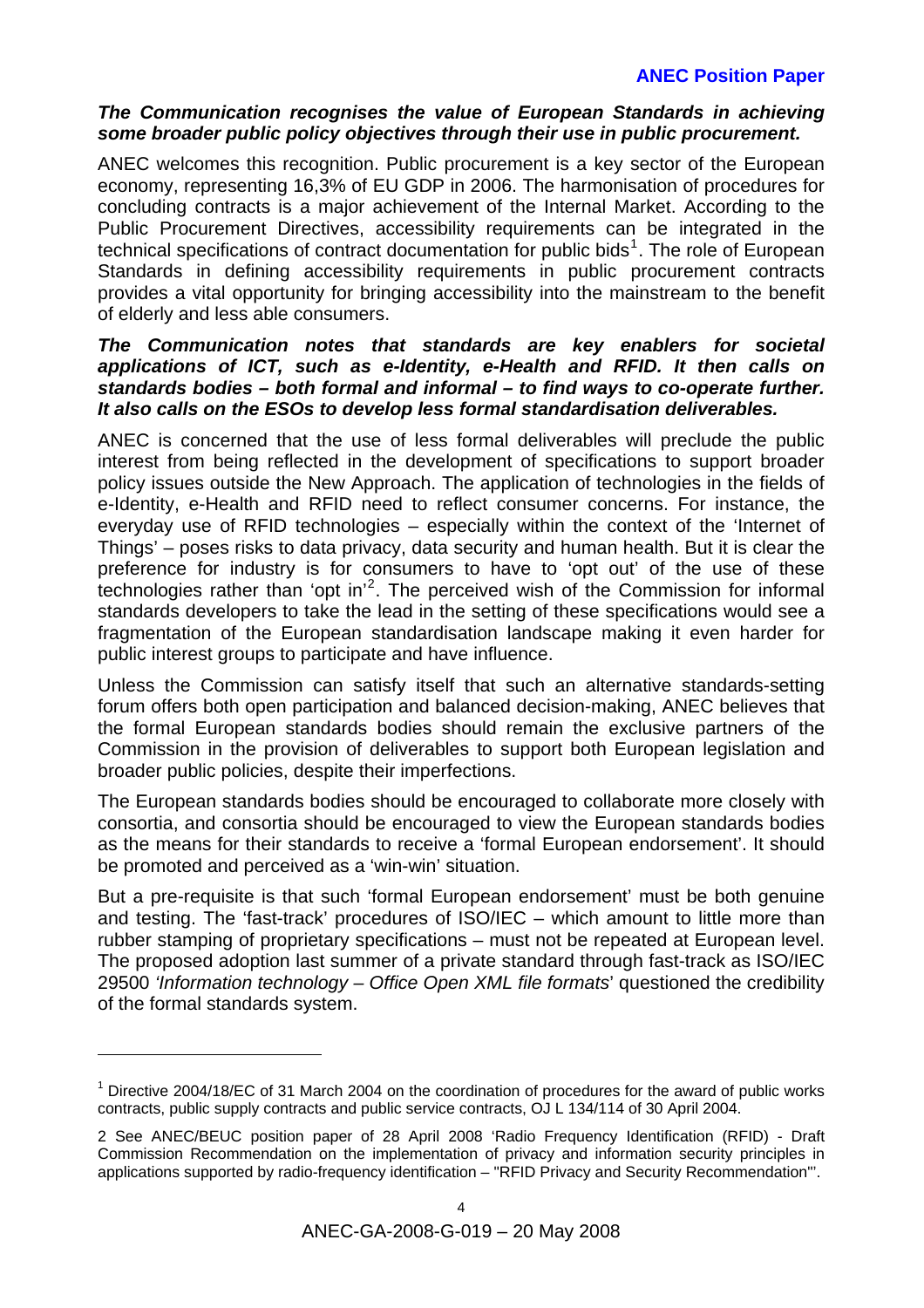#### **ANEC Position Paper**

Nor should the use of less formal deliverables by the ESOs be considered any more reassuring to the public interest. 'Less formal' is a euphemism for 'faster'. And more speed in the meetings-driven environment of standardisation can only be achieved through pursuing a 'more limited consensus' which, by definition, must exclude some interested parties, often those representing the public interest.

If the ESOs are to be asked to pursue less formal deliverables in support of areas of public policy, then the direct participation of public interest groups must be ensured.

In order to achieve greater democracy in the standards development process, both at European and international level, ANEC calls for a wider and deeper application of IT solutions in the process. For the most part, the standards bodies have used IT tools simply to facilitate the traditional committee methodology. But, in order to achieve a more open process of standards development (and to reduce development times), internet technologies should be further embraced in what has been termed the 'Wiki Way of Working'. Some in the standards bodies claim that this would lead to a 'flood' of undisciplined participation but, in reality, it is likely that only formal European and international associations, now at the margins of the system, would be motivated to participate.

#### *In the development of standards for the global market, the Communication calls on the ESOs and NSBs to facilitate contributions to international standardisation.*

ANEC recognises the focus of European industry on the development of international standards is a consequence of globalisation. It should not be forgotten, however, that there is no obligation on members of ISO/IEC to implement International Standards at national level. By contrast, national members of CEN/CENELEC must implement European Standards. Moreover, in order to achieve 'global relevance', International Standards may not always be as demanding in their requirements as the European market expects or requires. This is of special importance if an International Standard is to be the basis of a European Standard supporting European legislation or broader public policies.

Hence ANEC stresses the importance of a European mirror structure through which all European interests can participate in order to influence the discussion at the international level. Participation of all interests at the international level is often not possible due to the costs involved and/or an ineligibility to participate directly in the international process.

ANEC insists that the existing provisions for International Standards and European Standards to be adopted in parallel through the Vienna Agreement and the Dresden Agreement be maintained. We do not believe the direct recognition of International Standards at European level would be in the public interest as there may be times when an International Standard is inadequate to serve European regulatory needs.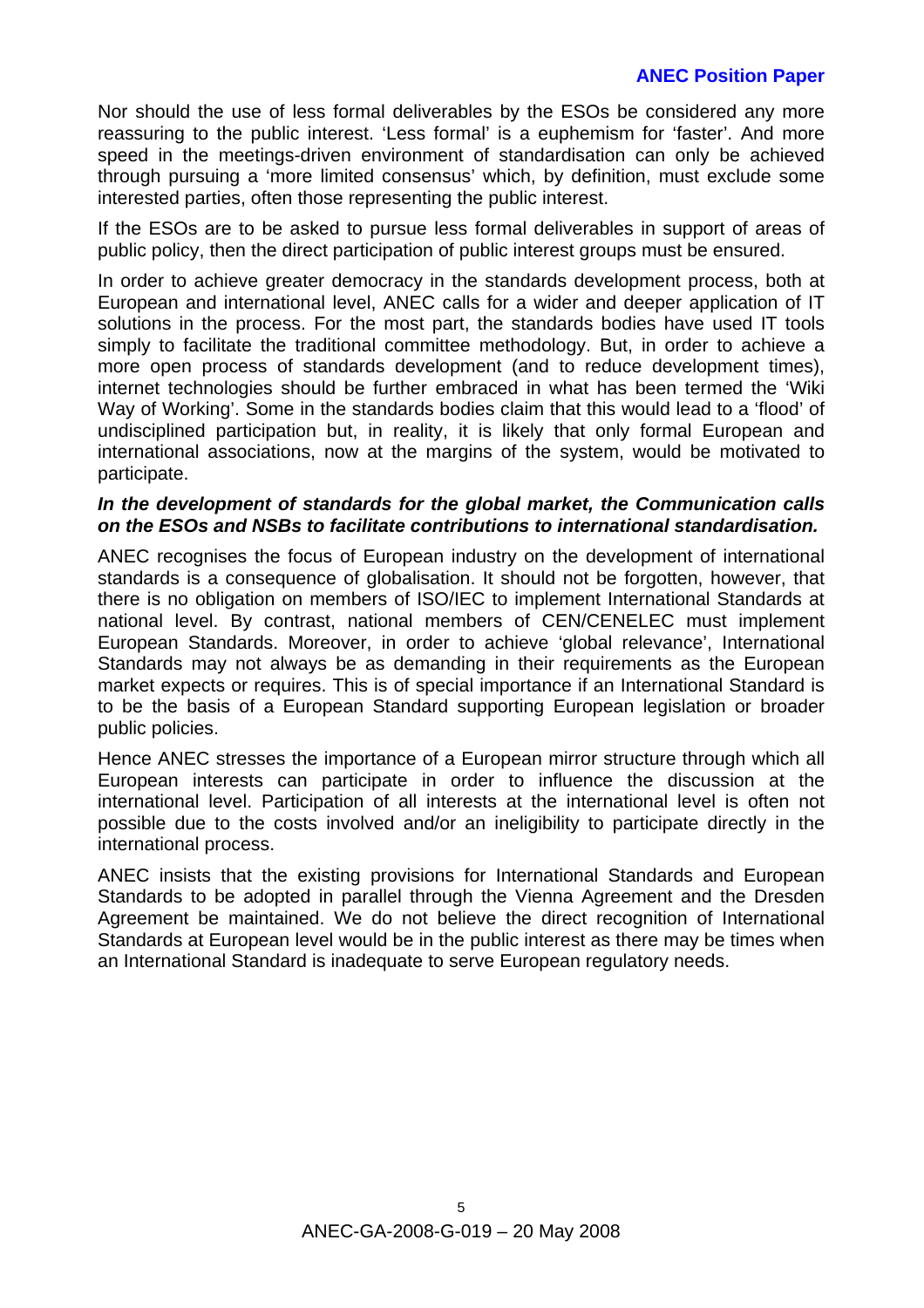#### *The Communication stresses the importance of ensuring access to standardisation for SMEs, users/consumers and researchers. It adds the Commission seeks a balanced representation of stakeholders in standardisation.*

ANEC has long called<sup>[3](#page-6-0)</sup> on the European standards bodies to reform their processes and procedures in order to ensure a more balanced participation and decision-making in their technical structures. However, the influence of national standards bodies in CEN and national electrotechnical committees in CENELEC, and the pre-eminence of national business models in both of these organisations over a deepening commitment to European and international standardisation, has not made change forthcoming.

The focus on national delegations makes it impossible for the composition of a related European committee to be fair to all parties and, without ANEC acting at European level, it is unlikely that consumer interests would be taken into account. The situation is still not equitable, however, as the 260 experts whose participation ANEC is able to facilitate in the three European standards bodies are met by 60.000 experts in CEN alone<sup>[4](#page-6-1)</sup>, most of whom are from industrial interests.

CEN and CENELEC emphasise that the national delegations are required to convey a consensual view in their positions. They also stress that the public comment phase, through which all draft European Standards must pass, ensures that all stakeholders not represented directly in the committee can express a view. But with ninety-two per cent of the costs of European standardisation being met by industry<sup>[5](#page-6-2)</sup>, industry is able to dominate discussions in the committees and is well-placed to influence the content of standards.

Moreover, less engaged groupings at national level are not aware of the existence of the public comment phase. Indeed, it would be interesting to know the usual number of respondents submitting comments on a draft European standard to the national members of CEN and CENELEC and their background. ANEC suspects the number of comments is few and often from the interests that contributed to the development of the standard.

ETSI is not based on national delegations but its direct membership naturally favours participants from industry and, often, multinational companies.

Furthermore, consumers and other public interest stakeholders who find themselves placed at the periphery of the system, find it difficult to access draft standards or even to find information about draft standards. Most NSBs (including AFNOR, BSI and DIN $<sup>6</sup>$  $<sup>6</sup>$  $<sup>6</sup>$ ) fail</sup> to make drafts freely available and information about standards is sometimes seen as an 'added value' (and chargeable) service.

The national orientation of CEN and CENELEC also means that the associations are restricted from supporting the needs of the European market. It is not in the interests of a national standards body to support development of a European (or International) standard, where there will be peer competition for sale of a common product, if the market need can be satisfied by the development of a national standard, particularly if that standard is able to command the status of a *de facto* international standard.

l

<span id="page-6-0"></span> $3$  For example, ANEC position paper 'Proposals for improving public interest stakeholder participation in CEN and CENELEC' (document ANEC-GA-2006-G-004)

<span id="page-6-1"></span>Source: CEN promotional poster

<span id="page-6-2"></span><sup>&</sup>lt;sup>5</sup> Source: Roland Berger study conducted for CEN in 1999

<span id="page-6-3"></span><sup>6</sup> Source: On-line catalogues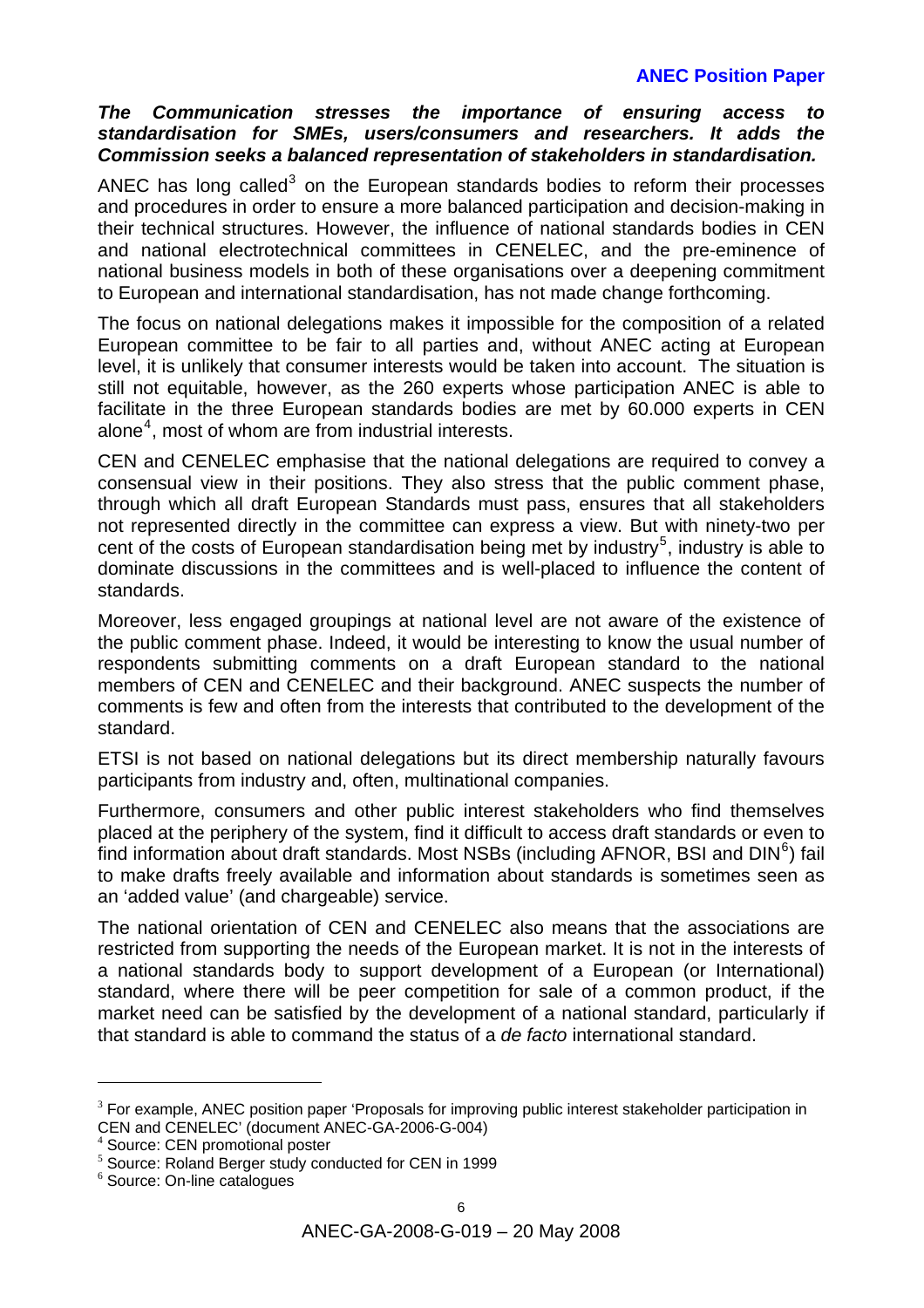#### *The Communication commits to increase substantially the financial support to European coordination of SME representation in standardisation.*

ANEC presumes this commitment is to enable NORMAPME to financially support the representatives of SMEs in the standardisation process (through meeting their travel, accommodation and subsistence expenses). This is the model DG SANCO has used since the creation of ANEC in 1995. Although this funding has enabled consumer representatives to participate in the development of European standards, and has led to some notable victories in the consumer interest, as noted earlier, ANEC remains able to afford no more than 260 experts across the three ESOs. So, although this additional support for NORMAPME should help to offset the dominance of large companies in the standardisation process, it should not be seen as an alternative to reform of the European standardisation system.

As noted in the introduction to this commentary, economic activity does not take place in isolation for a self-serving purpose but in order to create wealth and improve the welfare of all in society.

Hence ANEC finds it strange that, at the same time that the Commission is deciding to increase substantially the financial support it provides to SMEs in standardisation, it is seeking to reduce the financial support it provides to consumers. At the moment, there is no certainty the Commission will fund ANEC beyond the end of the current Consumer Programme in 2013, and certainly not at the present level. Without public funding, consumer representation in standardisation will disappear.

It is somewhat incomprehensible that the Commission appears to prefer to support SMEs – industry after all – rather than an association which represents the public interest, especially when it seems the New Approach will be extended to almost all product areas. This criticism is not directed at NORMAPME or the SMEs – as ANEC knows SMEs face similar problems to consumers in influencing the standardisation process – but seeks to urge the Commission to continue to support the public interest of European consumers alongside the weaker voices of the industrial sector.

#### *The Commission invites the standards bodies to publish the abstracts of European Standards systematically and without restriction on access. The Commission also intends to build on the study on access to standardisation with a call to the European and national standards bodies to achieve the ultimate goal of free access to standards developed in support of EU legislation and policy.*

ANEC welcomes the call made to the standards bodies to make abstracts available without a restriction on access (we presume this to mean free of charge). As noted earlier, many NSBs fail to make drafts freely available and information is sometimes seen as an 'added value' (and chargeable) service. ANEC also welcomes the study on access to standardisation and is pleased to be a member of the steering group.

Although ANEC could be expected to support free access to adopted harmonised standards and to other published standards underpinning broader public policies, we do have serious reservations. The business model of CEN and CENELEC members permits a free participation in the European standards development process which is funded mostly from the sale of standards (national, European and International) and membership fees. This is a finely balanced equation and removal of one source of income could see the introduction of participation fees that would pose a further obstacle to access for those representing the public interest.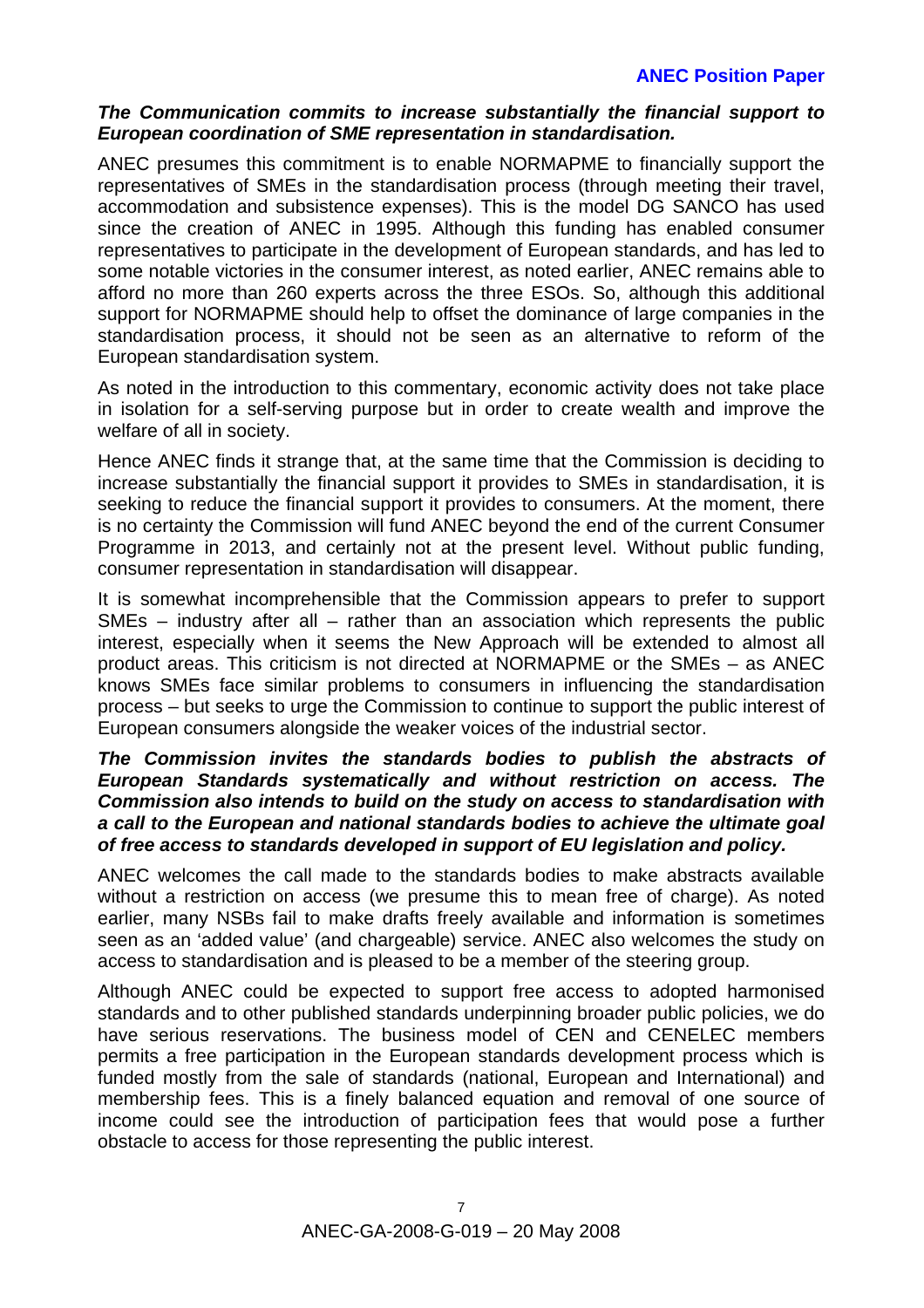Moreover, the free availability of the harmonised standards would put huge and perhaps unavoidable pressure on NSBs and National Electrotechnical Committees to make all standards freely available, so further undermining free access to the standards development system.

There is a danger that 'the baby would be thrown out with the bath water'.

Of course, ETSI is cited as the classic counterexample as its deliverables are freely available for download through the internet. But it is a prerequisite for those wishing to participate directly in the ETSI process to have membership of the institute or 'pay to play'. Although ANEC is a member of ETSI, the use of membership categories and weighted voting at all levels in the organisation mean that the consumer voice is no stronger in ETSI than it is in CEN and CENELEC and, for some issues, less strong.

Without a radical restructuring of the European standardisation system and business models of the CEN and CENELEC members (it must not be forgotten that all are also national bodies in their own rights and most are also members of ISO or IEC), it is impossible to see the free availability of some European standards leading to the benefits the Commission clearly believes are possible and yet the dangers are all too evident, especially those posed to the public interest.

But such restructuring – which would have to go beyond the present question of free availability and address other fundamental issues such as the need for balanced decision-making – will not happen voluntarily. Indeed, the Commission should offer to fund a study into how the European standardisation system could be restructured to make it more accountable, more efficient and more effective.

As a short-term measure, ANEC thinks the Commission should require the members of CEN and CENELEC to allow the Central Secretariats to sell European Standards. Preeminent national interests mean that the Brussels-based secretariats cannot make drafts of European Standards available or sell European Standards (even though the CEN/CENELEC Internal Regulations recognise that the "CEN/CENELEC publications exist in their own right"<sup>[7](#page-8-0)</sup>). This does not help promotion of European standardisation as a tool to aid competitiveness and innovation, either at European level or on the global stage. As in ISO/IEC, direct sales from the Central Secretariats could be used to compensate future national membership fees from the countries to which sales are made.

#### *The Commission encourages the ESOs to be ambitious in their reform efforts and to address involvement of stakeholders in governance of formal standardisation.*

ANEC welcomes this initiative as a complement to improving access and influence at the technical level in the ESOs.

Although ANEC is an Associate of CEN and Co-operating Partner of CENELEC, we sit only as observers in the General Assemblies and Technical Boards of both bodies and the open session of the CEN Administrative Board ('CEN/CA Part II' meeting). We have no access to the papers or the meetings of the CEN/CA Part I or CENELEC Heads of Delegation. This means the public interest voice in the political or strategic direction of CEN and CENELEC is weak or non-existent.

l

<span id="page-8-0"></span> $7$  Clause 10.1, CEN/CENELEC Internal Regulations – Part 2 : 2006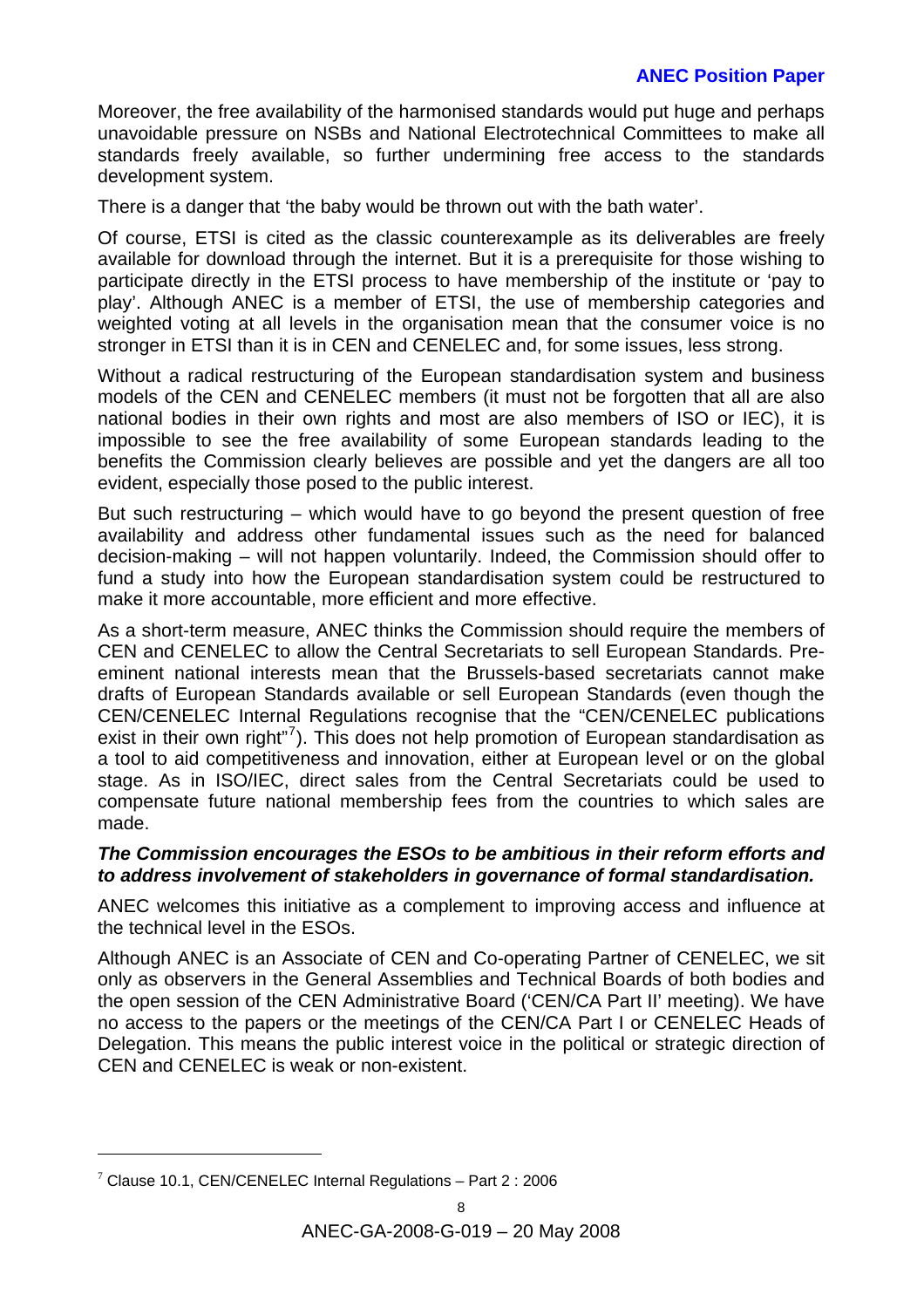ANEC is a full member of ETSI and a voting member of its General Assembly. But it is accorded no special status as a European or public interest association (ANEC is a member of the Belgian delegation). Moreover, ANEC is allocated no more than a single vote when a large multinational member can receive several hundred votes.

Changes to the rules for election to the ETSI Board agreed at the  $51<sup>st</sup>$  ETSI General Assembly (March 2008) also make it less likely for a consumer representative to be elected to a reserved 'user' seat on the Board.

ANEC believes this treatment of public interest stakeholders could call into question the qualification of ETSI as one of the three European Standards Organisations.

#### **Acknowledgements**

This position paper has been prepared in consultation with the ANEC membership.

ANEC wishes to thank those who contributed to the drafting of this position paper.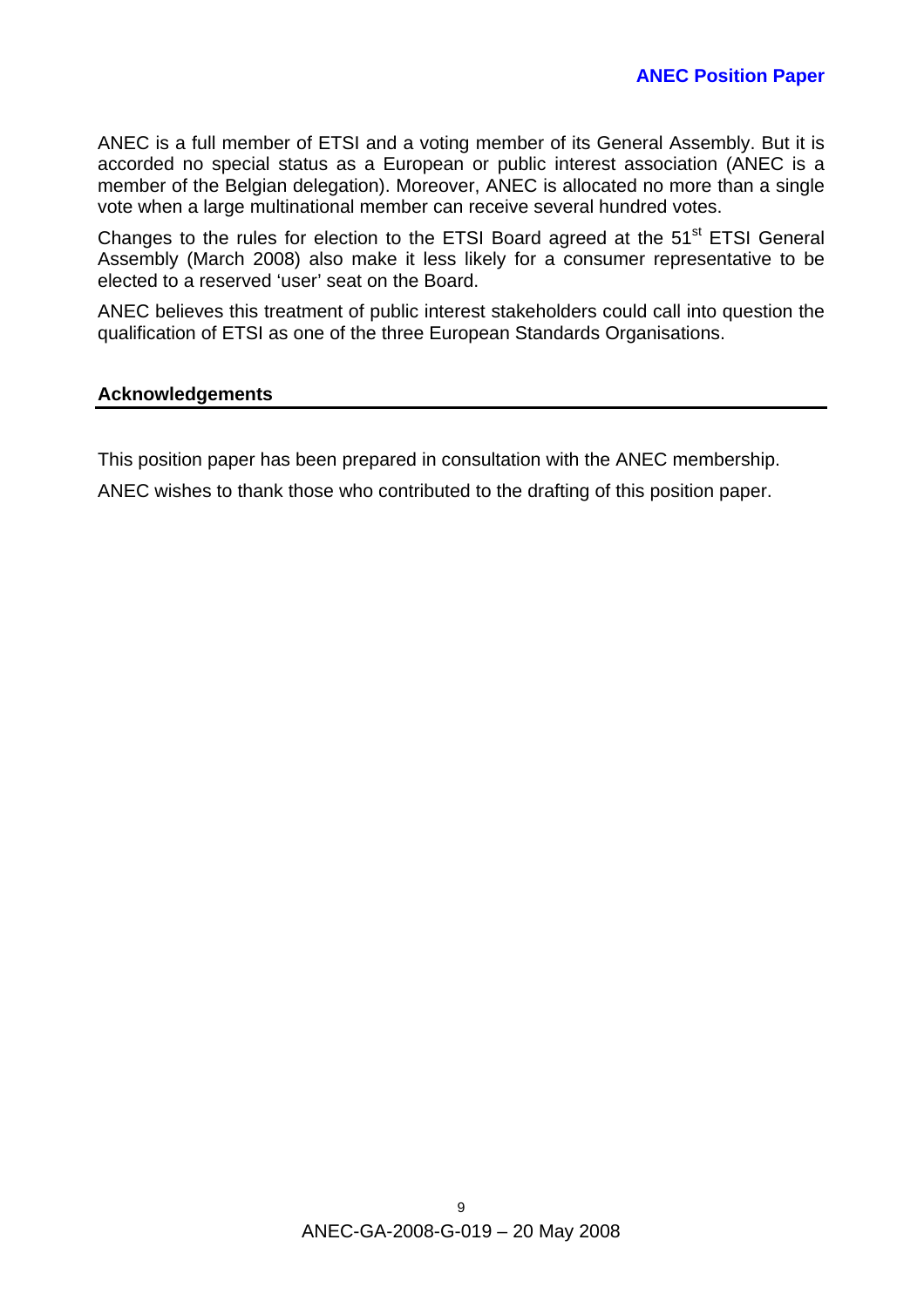#### **APPENDIX – About ANEC and other documentation**

#### *A.1 About ANEC*

ANEC is the European Consumer voice in standardisation, representing and defending consumer interests in standardisation and certification, and in policy and legislation related to standardisation. Our aim is a high level of consumer protection. ANEC was set up in 1995 as an international non-profit association under Belgian law. It represents consumer organisations from the European Union Member States and the European Free Trade Association (EFTA) countries. Our General Assembly is composed of one national member per country, nominated jointly by the national consumer organisations in their country.

#### *A.2 Contact person at the ANEC Secretariat*

Stephen Russell, ANEC Secretary-General

More information about ANEC and its activities is available at [www.anec.eu](http://www.anec.eu/)

Should you have any problems in accessing the documentation, please contact the ANEC Secretariat.

 $\hat{=}$  +32/2-743 24 70  $\equiv$  +32/2-706 54 30

- *<sup>th</sup>* [anec@anec.eu](mailto:anec@anec.eu)
- Avenue de Tervueren 32, box 27 BE-1040 Brussels, Belgium